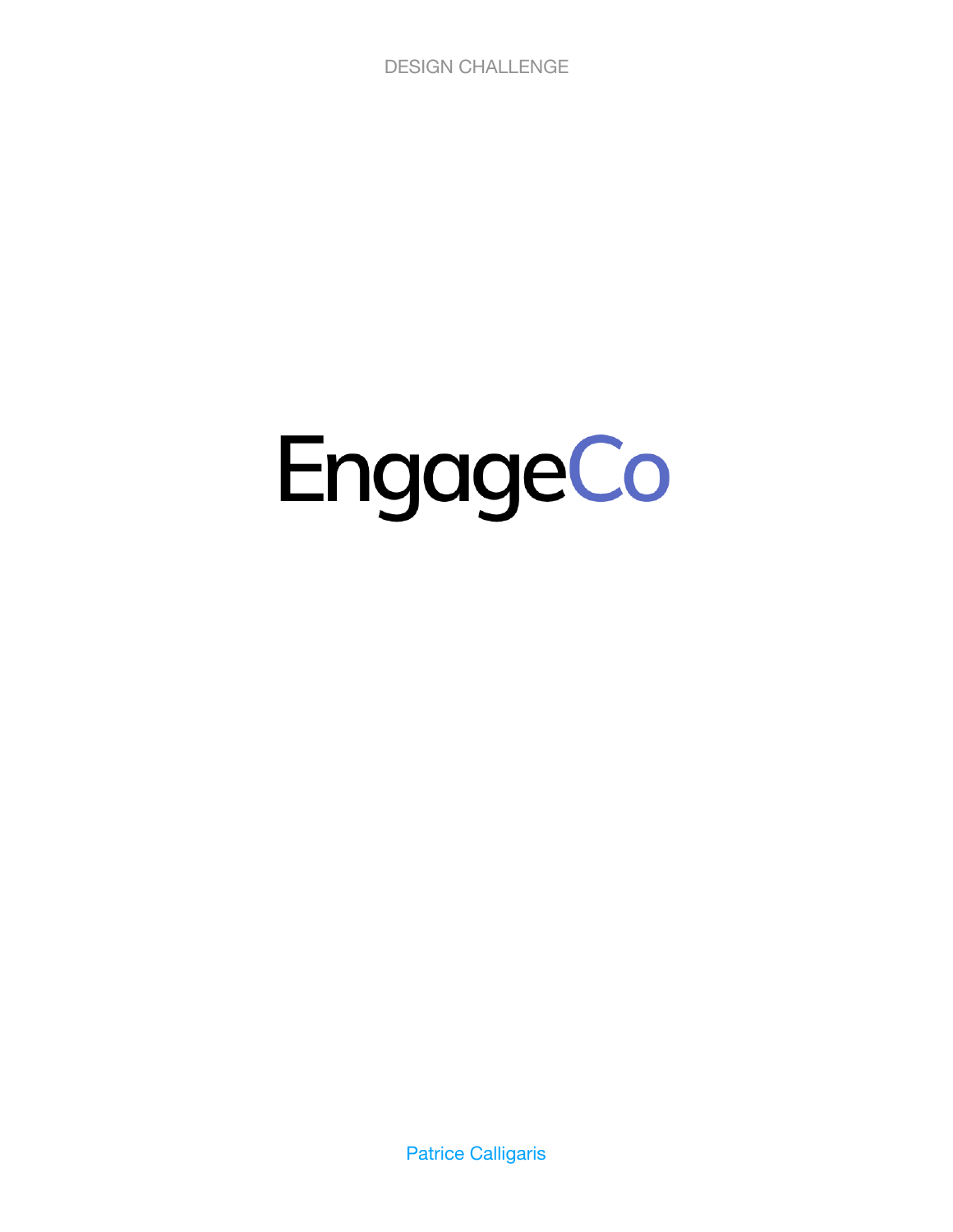#### **1. Problem to solve**

#### Hi there,

You must be the new designer on the team. Really excited to work with you!

Here at EngageCo, we're working on a simple new app that will help presenters at conferences do Q&A with their audience virtually by using their mobile devices.

The way it'll work is like this: the presenter will open the app and start a Q&A session for a talk they're giving. That'll give them a 4 digit code that they can tell to the audience. Each member of the audience can open the app, put in the code, and either add a new question or upvote a question someone else added. The presenter will then see the questions on their mobile device and can answer them as they choose.

These are the core user stories that I want to ensure are handled by the app:

- As a presenter, I can start a new Q&A session
- As a presenter, I can get the 4 digit code to tell to my audience
- As a presenter, I can see the questions from the audience ordered from most to least voted
- As an audience member, I can join the Q&A session based on the code the presenter gave me
- As an audience member, I can add a new question
- As an audience member, I can see other questions and vote up the ones I also want to see answered

I've attached some rough thoughts on how I think the app might look. They're kind of a mess, though, so feel free to go in whatever direction you think makes sense.

Thanks! I'm excited to see what you come up with.

**Pat Product** 

PM at EngageCo

Main goal: the motivation for the design of the product

Problems to solve: important to discuss with managers, what is top priority?

Platform: a mobile app for iPhone and Android

Data: type of content

Persona: it's important to define the type of user. Geek? Beginner? UI/UX: other alternative needed! Why users have to adapt to computers? Branding: which design system to use? the connection with the brand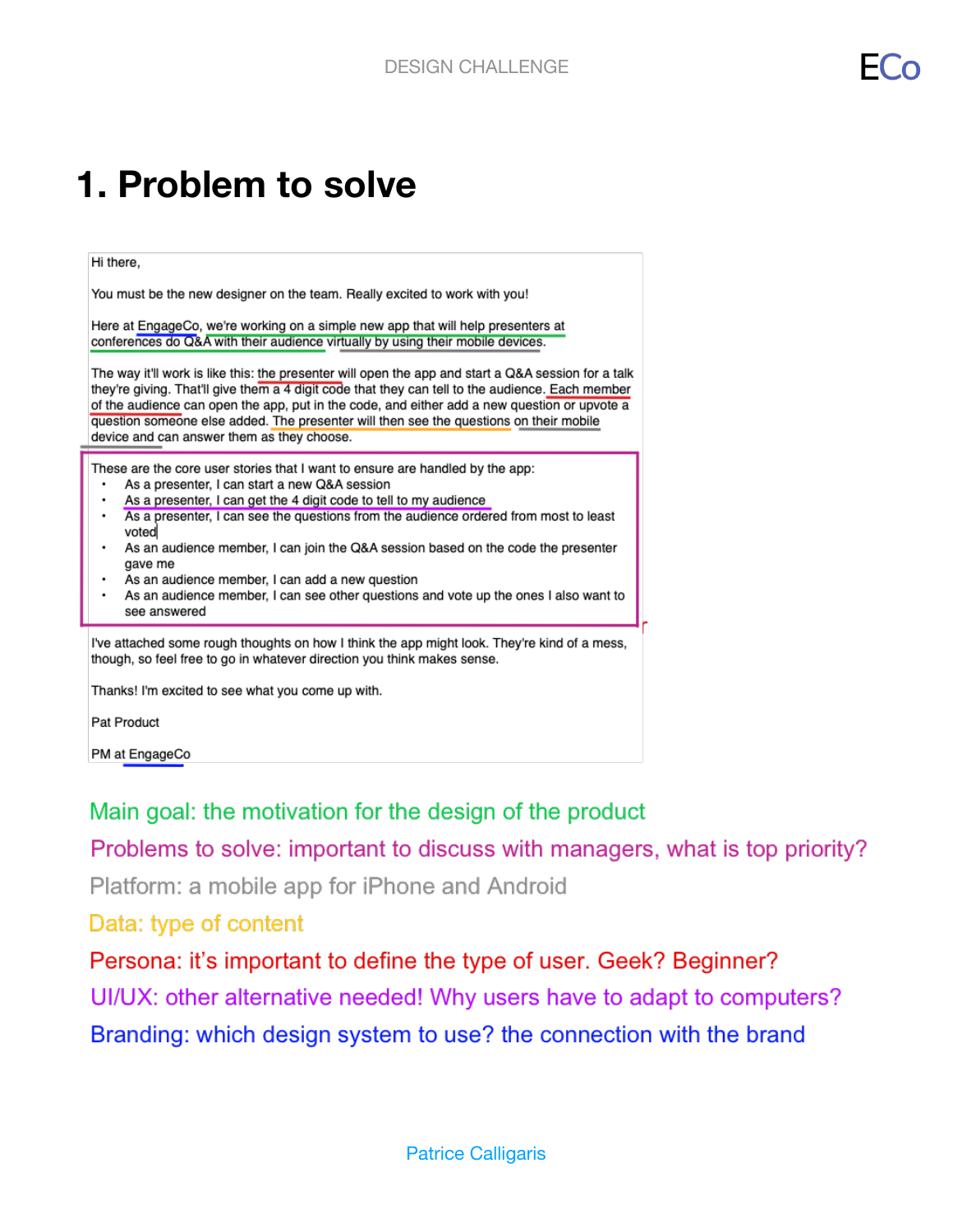## **2. Scope of the project**

This is the phase where I try to understand all the correlation between requirements and features of the project. Based on the description, a simple way to answer questions from the audience seems to be the number one priority but I have to work with stack holders and managers to define priorities for both type of users. Another priority seems to get the most important questions for the audience.

I will setup few meetings with stack holders and managers to make sure that everybody is OK about priorities. It will help to define the features in details but also the steps of the project (timeline and milestones).

I value simplicity and clarity but also team collaboration.

Questions for managers:

- What is the back end technology used for the app?
- What is used currently for this type of audience?
- Do we have to follow a design system or create one?
- Open to alternative UI/UX? Instead to force users to enter a code, why to not broadcast the name of session to the network and users pick it (auto discovery also possible based on location)
- Platforms? iPhone and Android, or iPhone first?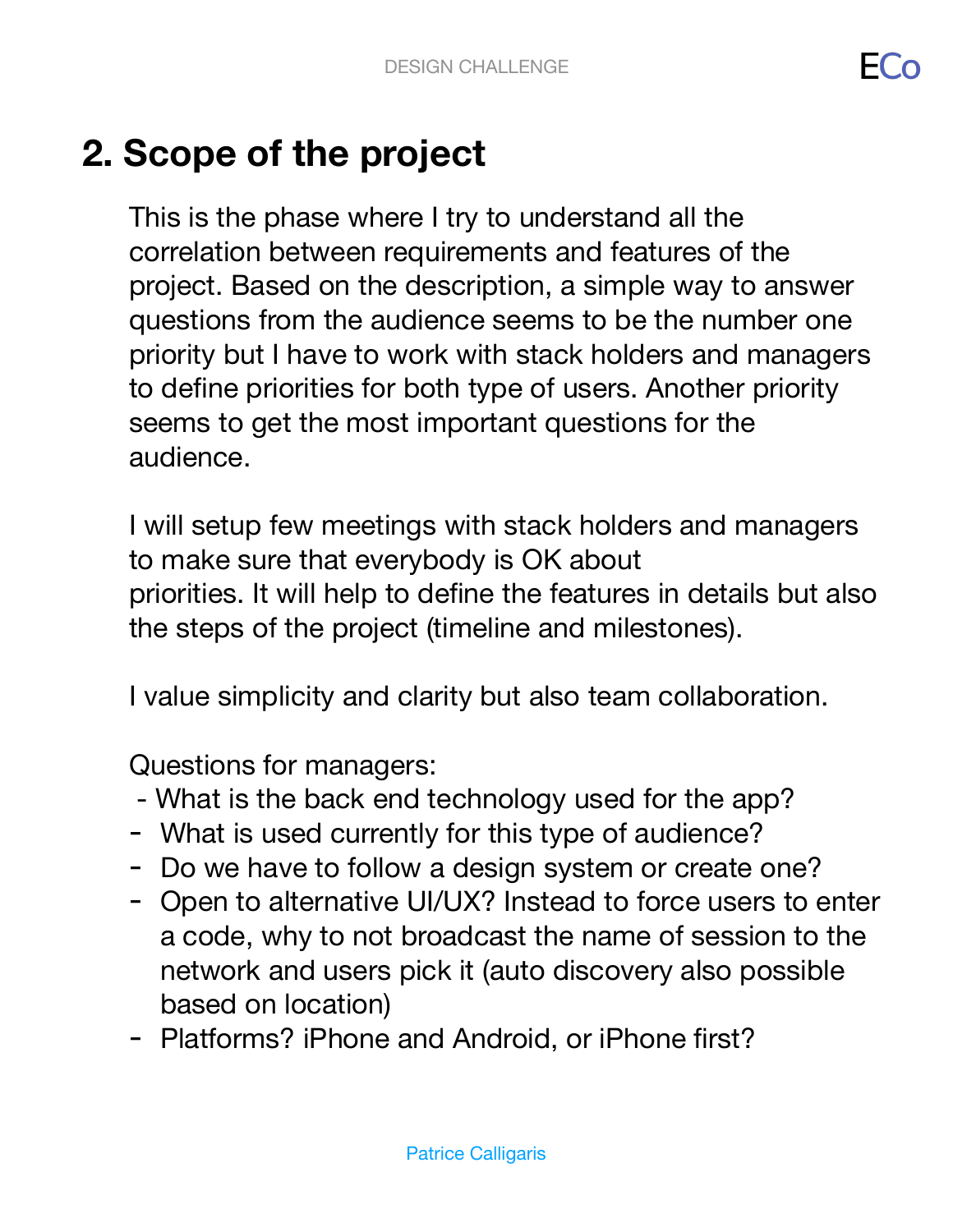### **3. User Persona**

It's important to define the profile of the user of the product.

Geeks have experience with technologies and user interfaces but beginners with smartphones can have issues to understand basic steps.

I will ask researchers to define the personas. If no researchers is available, I will define it by myself.

Two types of users:

- the presenter
- A member in the audience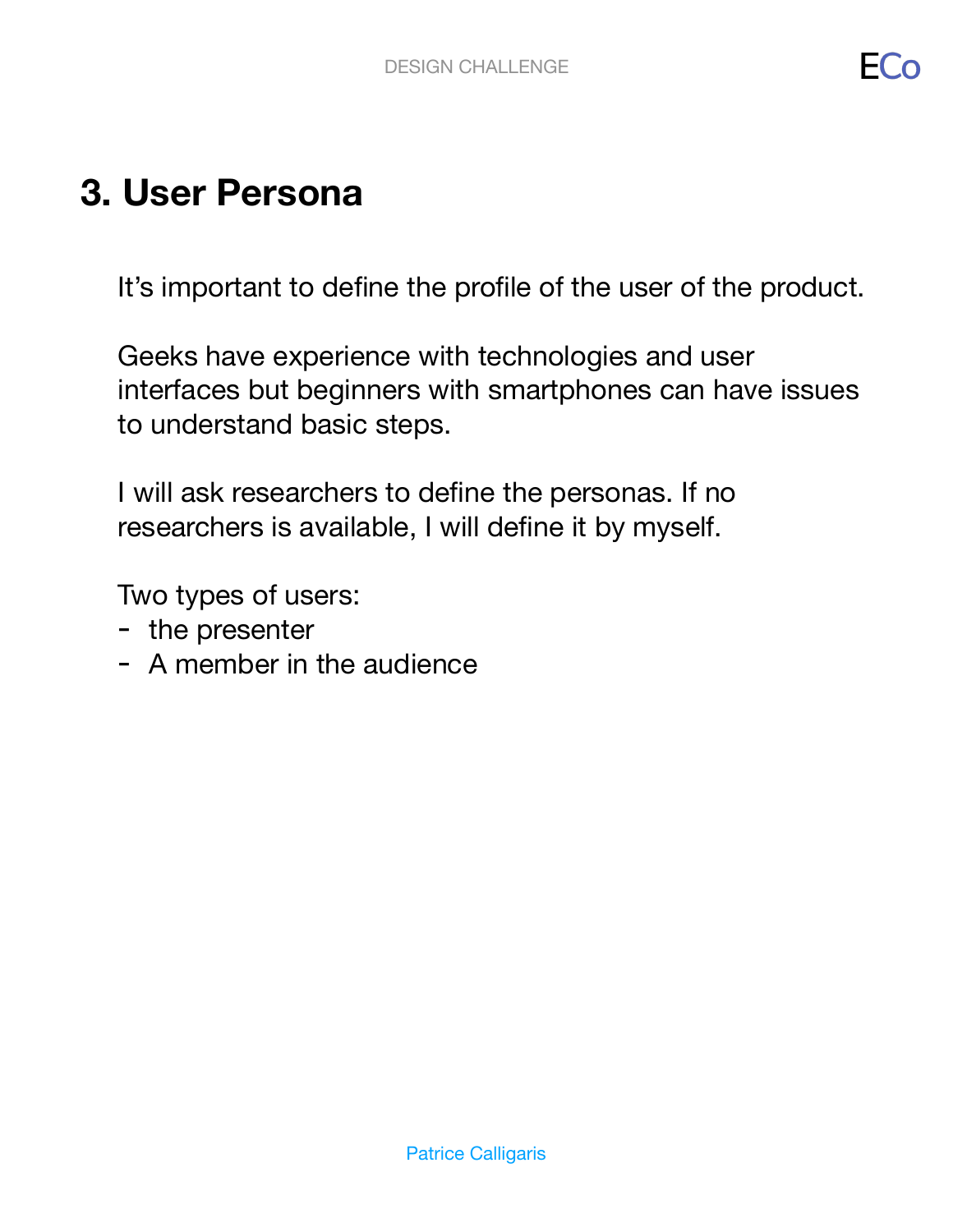HC)

#### **4. Platform**

A mobile application will have multiple benefits

- Reliability of a native application
- Power of notifications for instant feedback
- High quality of the UI/UX

I will discuss with managers if a tablet version is also needed as some members of the audience can have it. I also need to discuss if all platforms are supported (iOS and Android or just iOS first: 70% of the market in US)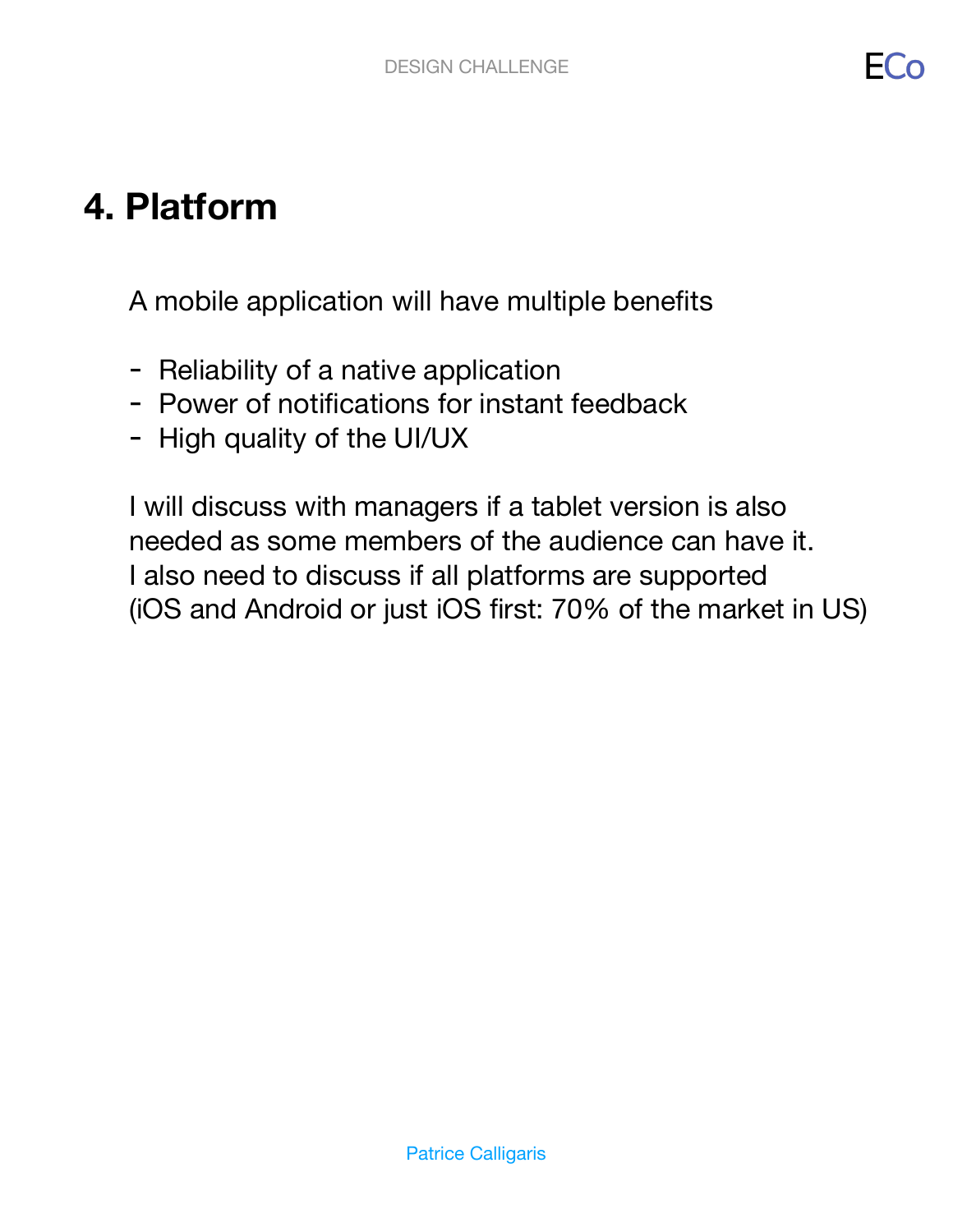#### **5. Data and Design System**

The data is mostly the questions send by the audience to the presenters and the votes (priority of questions).

I have to setup meetings with engineers and product managers to see how we can save the data used by the application.

I will also study the design system used by the company to make sure that the identity of the company is respected for the product. If no design system exists, I will use this project to start building one for the long term. I will involve researchers for the effort.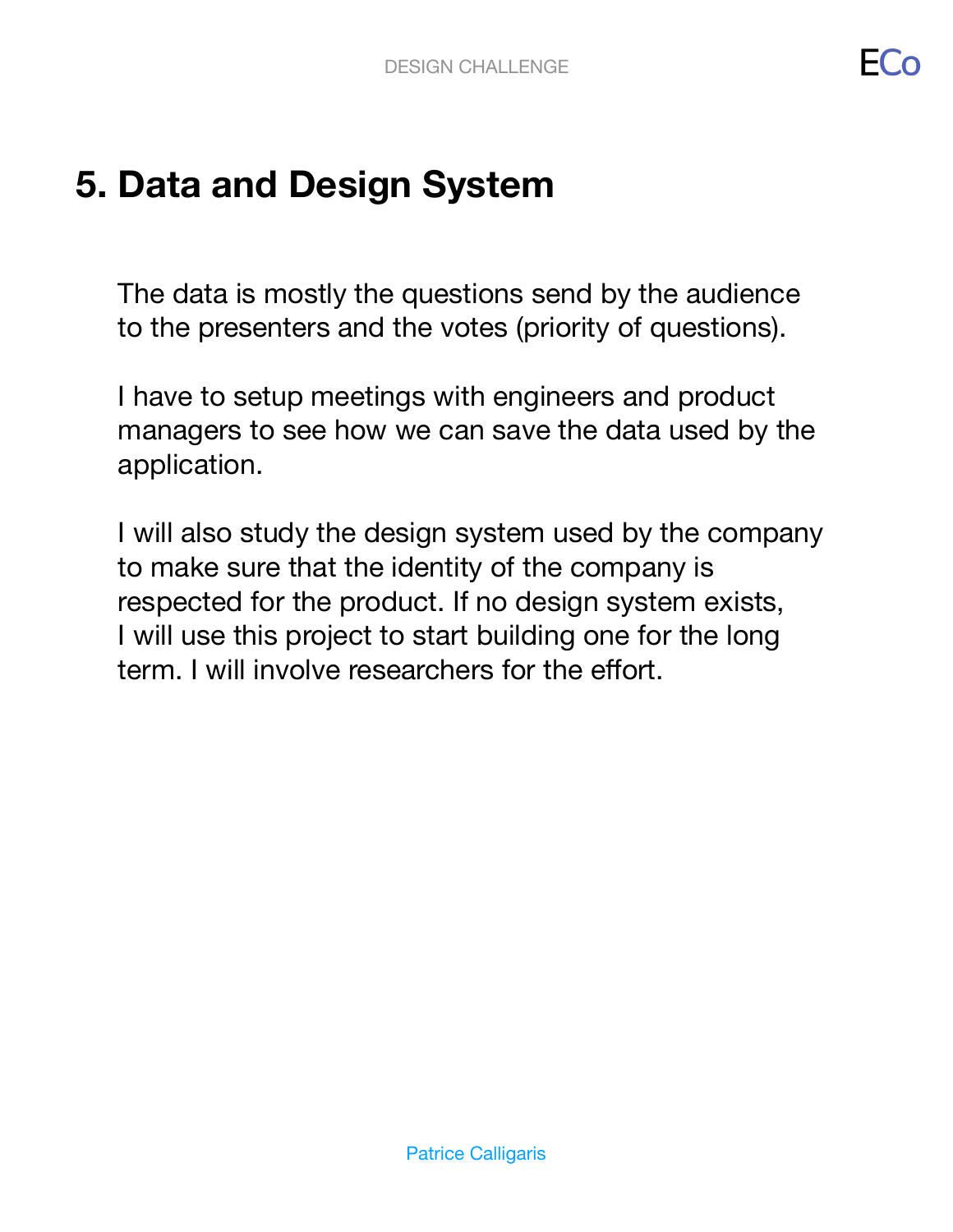#### **6. User Flow**

Two type of users: the presenter and a member in the audience

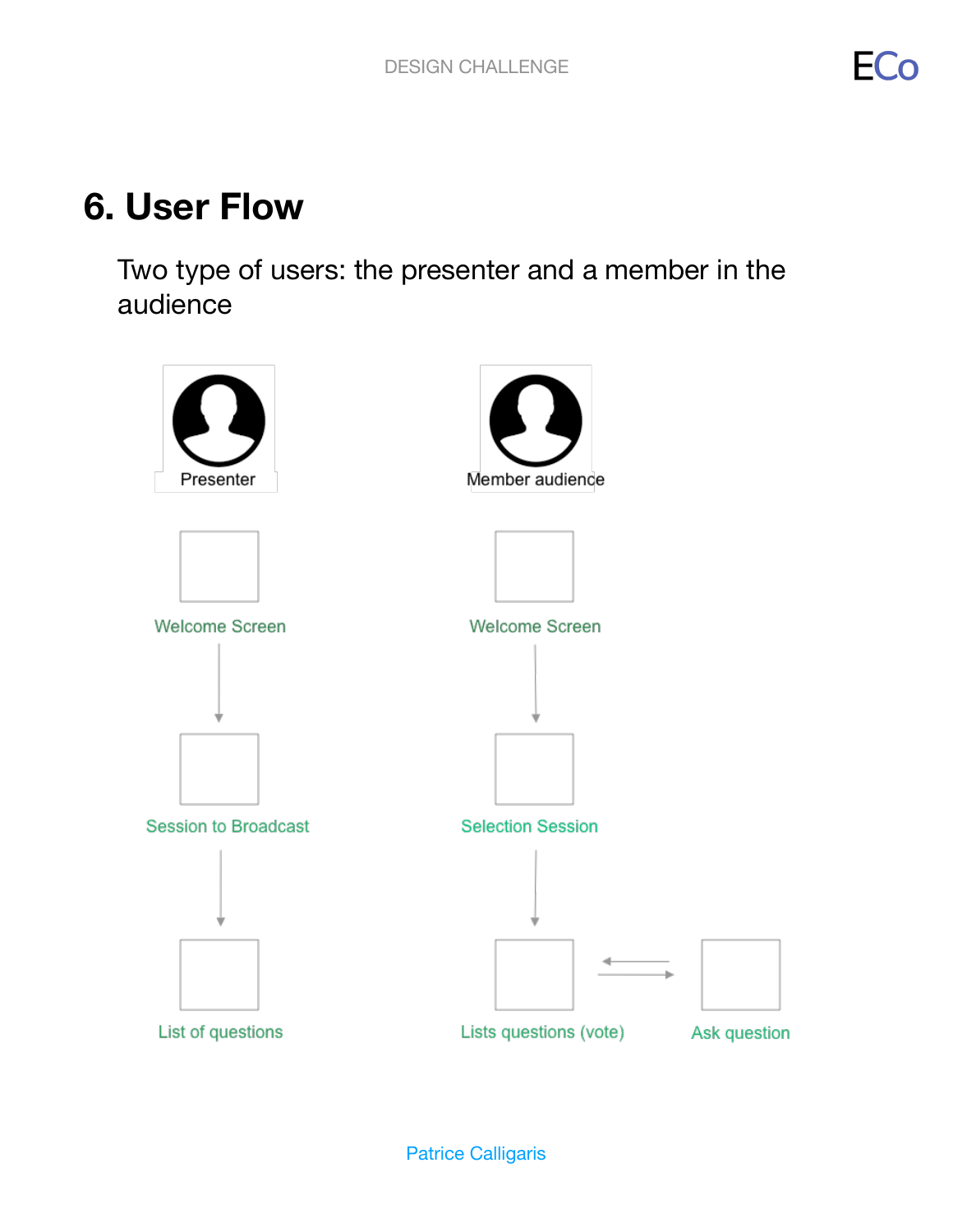FC

#### **7. Wireframes**

In my proposal, a presenter can also submit a question to the audience. A presenter use the gear icon on the welcome screen to setup a new session.

I made 4 screens for the presenter and 4 for the member.

I decided to use a tabview between the list of questions and a new question (easier to switch)

| Welcome Screen                          | Presenter                                                  | Presenter / List of Questions                                                                                                                                                                                                                                                              | Presenter / Question                            |
|-----------------------------------------|------------------------------------------------------------|--------------------------------------------------------------------------------------------------------------------------------------------------------------------------------------------------------------------------------------------------------------------------------------------|-------------------------------------------------|
| හි<br><b>LOGO</b><br>Join a Q&A session | <b>LOGO</b><br>Name of the Q&A Session<br><b>Broadcast</b> | <b>LOGO</b><br><b>Questions to answer</b><br>What is the best way to<br>answer a question?<br>8<br>What is the best way to<br>$6\phantom{.}6$<br>reply to a design<br>challenge?<br>Where is located<br>$\overline{3}$<br>MainStreet?<br>Have you ever been to<br>Paris?<br>$\overline{2}$ | LOGO<br><b>Question for audience</b><br>Propose |
|                                         |                                                            | छु<br>O)                                                                                                                                                                                                                                                                                   | හි<br>ා                                         |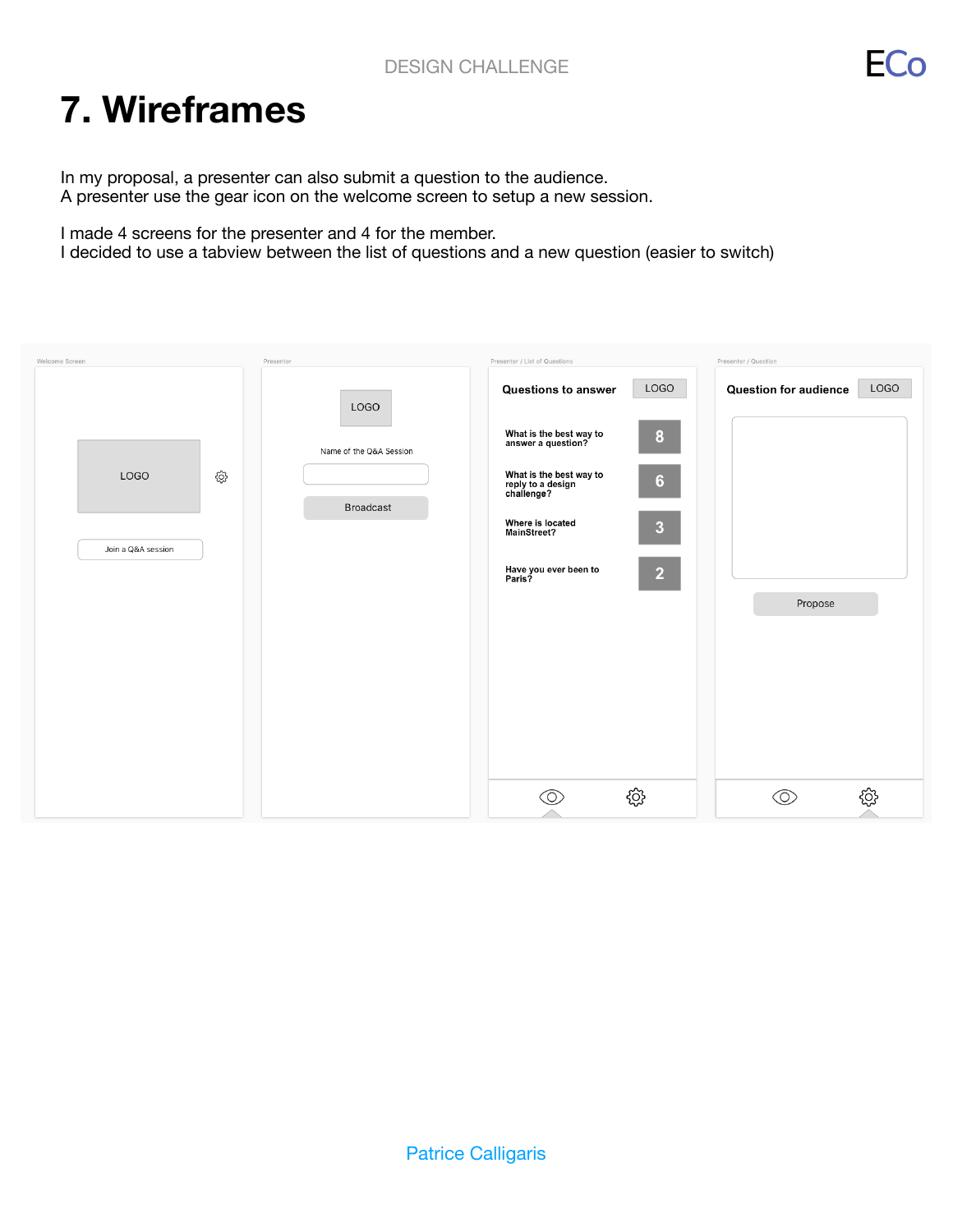#### DESIGN CHALLENGE

HC.



#### **8. Mockups + Style Guides**

The next step is about making high fidelity mockups. The validation of stack-holders and managers of the wireframes are needed before to go to this step.

I will use the design system of EngageCo to provide a consistency and high quality user experience.

Styles guidelines will be provided for developers. (handoff process)